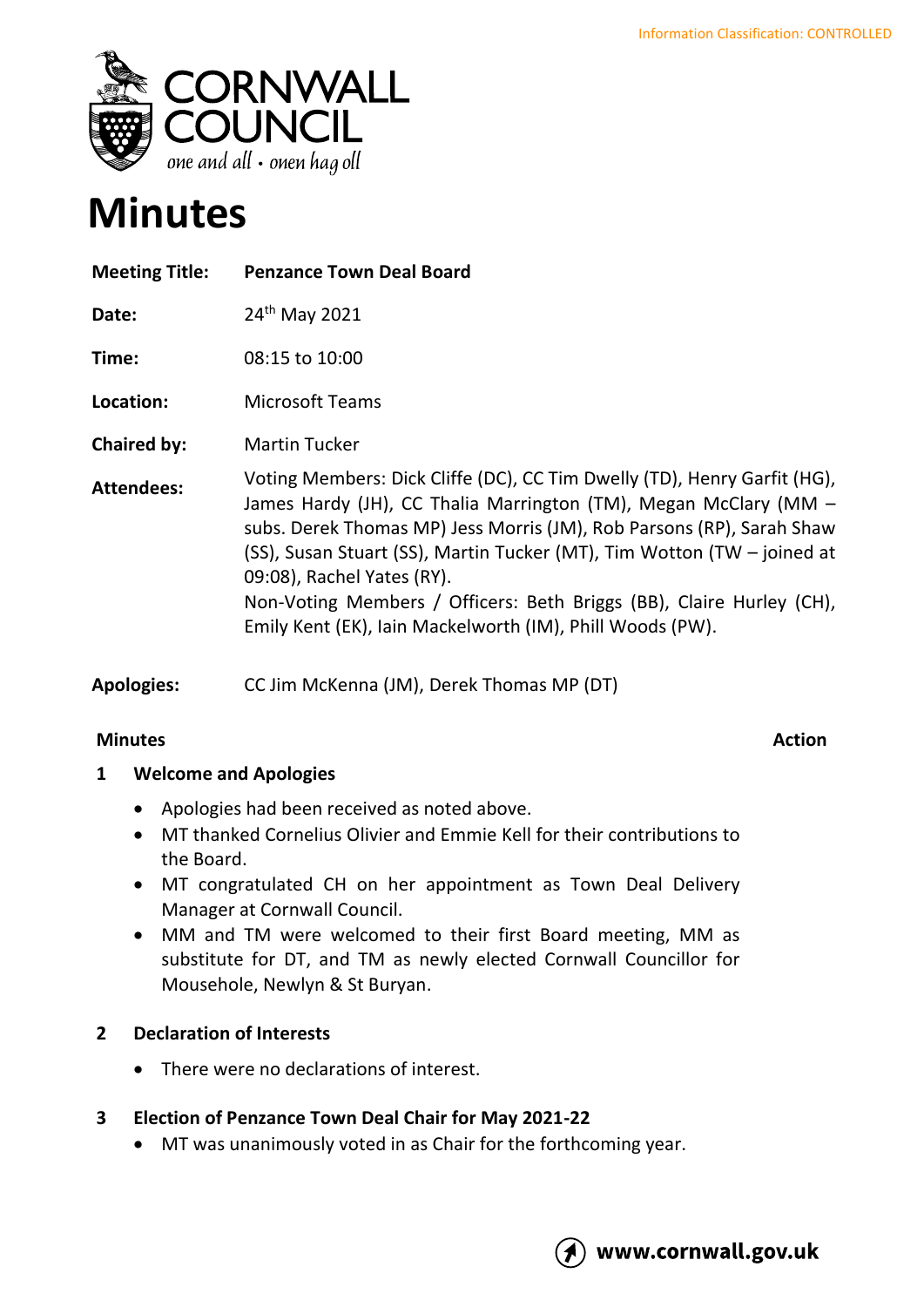- MT felt that the Board had submitted a very strong TIP and hoped to hear positive news very soon.
- MT noted that the next stage was to focus on project delivery, having now agreed the projects. He asked the that Board remain unified as a Board to achieve this.

#### **4 Election of Penzance Town Deal Vice Chair for May 2021-22**

• RP was unanimously voted in as Vice Chair for the forthcoming year.

#### **5 Minutes of the Last Meeting**

• The minutes of the meeting held on  $26<sup>th</sup>$  April 2021 were agreed as a true and accurate record.

#### **6 Matters arising not covered on the agenda**

- **Page 2, Item 4** date of announcement still not known.
- **Page 2, Item 5** Project updates CH provided Members with an update from the previous meeting.
- The timeline CH tabled at the previous meetings was still accurate in terms of the process going forward.
- **Page 2, Item 6** JM advised the Board that all equipment had arrived for ShopMobility, and the booking mechanism was being developed via Love Penzance site. Manning of the scheme, i.e. issuing people with the equipment they have booked.
- JM invited ideas from the Board as to how this could be managed.
- Conversations with eBike providers was suggested.
- **ACTION:** JM and RY to explore this option, and then explore voluntary option dependant on outcome of these discussions. JM / RY
- TD queried the installation of the cycle hubs. JM advised that this was subject to delays in delivery of materials. JH confirmed installation of these is on Cormac's programme.
- TD requested a schedule of what is going where.
- **Page 3, Item 7** SS advised that works being undertaken with the first grant needed to be completed before the next application could be made.

#### **7 Stage 2 – Roles and Responsibilities**

- PW provided an overview of the paper which was circulated with the agenda pack in terms of Stage 2 of TIP delivery.
- PW noted this was a working document and welcomed comments from the Board.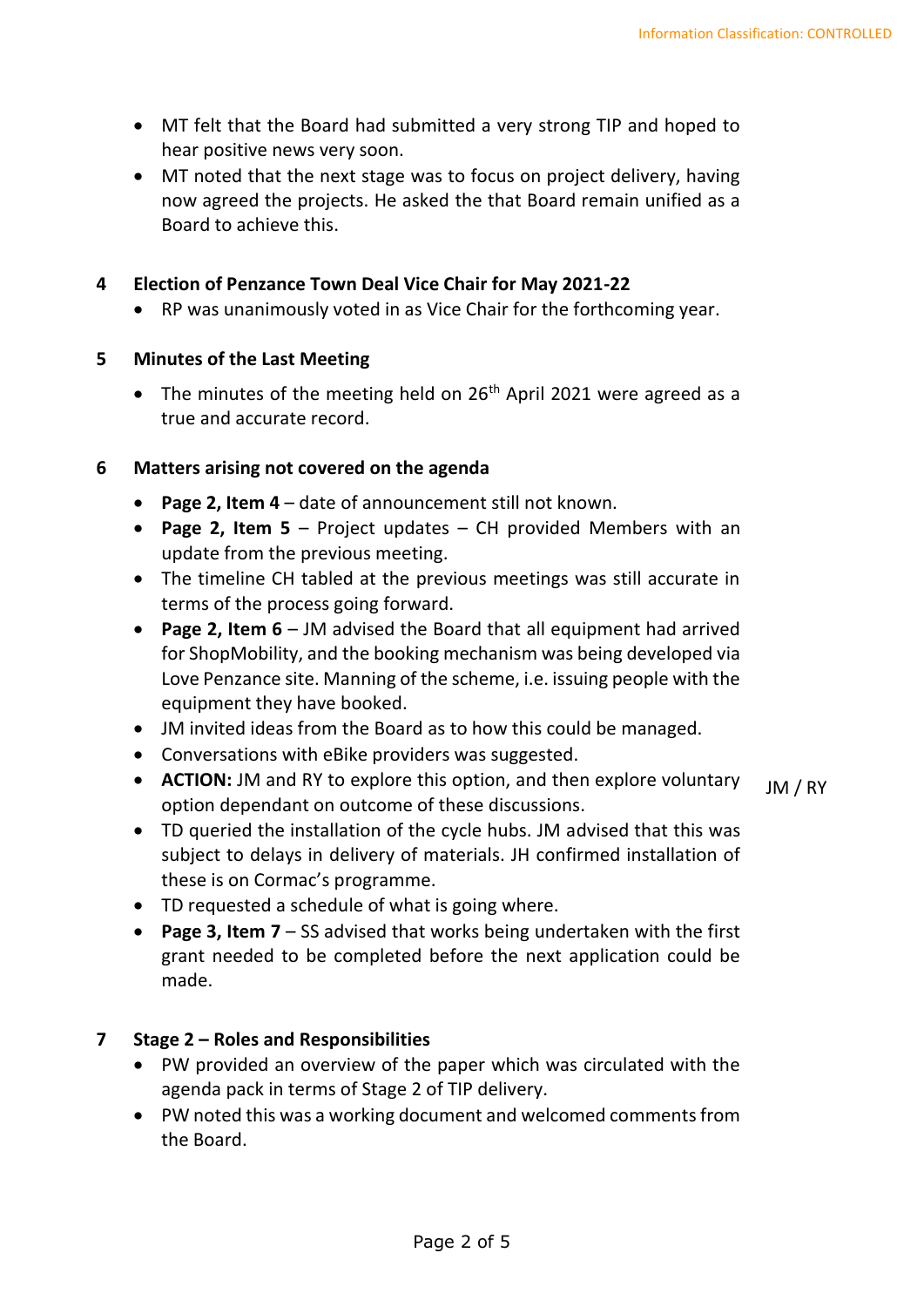- Arup had been sharing their experience with working with other Boards across the country in terms of the transition.
- PW noted that the Terms of Reference were being reviewed to ensure they were fit for purpose, as their focus was currently on TIP development which was now complete. These would be shared with the Board in due course.
- SS enquired as to whether CDC be invited to sit on the Board as an observer due to working relationship in terms of procurement for projects and delivery of the discretionary fund.
- **ACTION:** PW to check on this proposal in terms of governance.
- IM then provided an update on the Programme Management Office, following consultation with Boards and Arup and set out the next phase of recruitment as set out in the paper circulated to the Board prior to the meeting.
- IM noted that the resource would be monitored, and inclusion of the Future High Street Fund for Penzance would be factored in.
- Fast tracking of projects was discussed, with PW advising that fast track project summaries could be submitted to Government early to facilitate fast track delivery. The length of time for money to be released by Govt following submission of project summary was a factor.
- Ponsandane was a particular concern given requirement for Cormac to break ground by September.
- **ACTION:** PW and JM to follow up on Ponsandane project timeline.
- The Board supported the proposed staffing structure and recruitment process.
- The Board supported the commitment from remaining capacity budget towards cashflow of staffing structure as set out in the report.

# **8 Balance of Board membership and recruitment of new Board Members**

- PW provided an update as per the report circulated with the agenda pack.
- Members hoped that a new LEP representative would be nominated.
- **ACTION:** MT to follow up with LEP
- TD queried the number of Cornwall Councillors eligible to sit on the Board. PW advised that all Cornwall Councillors with an overlap between their ward and the Town Deal red line were eligible for a seat.
- RY raised the importance of community representation and felt that additional community members should be recruited.
- It was noted that new members, including new Cornwall Councillors, should they wish to join the Board, would need to be brought up to speed.
- Members agreed that recruitment should be undertaken for an additional community member.

PW

PW / JM

MT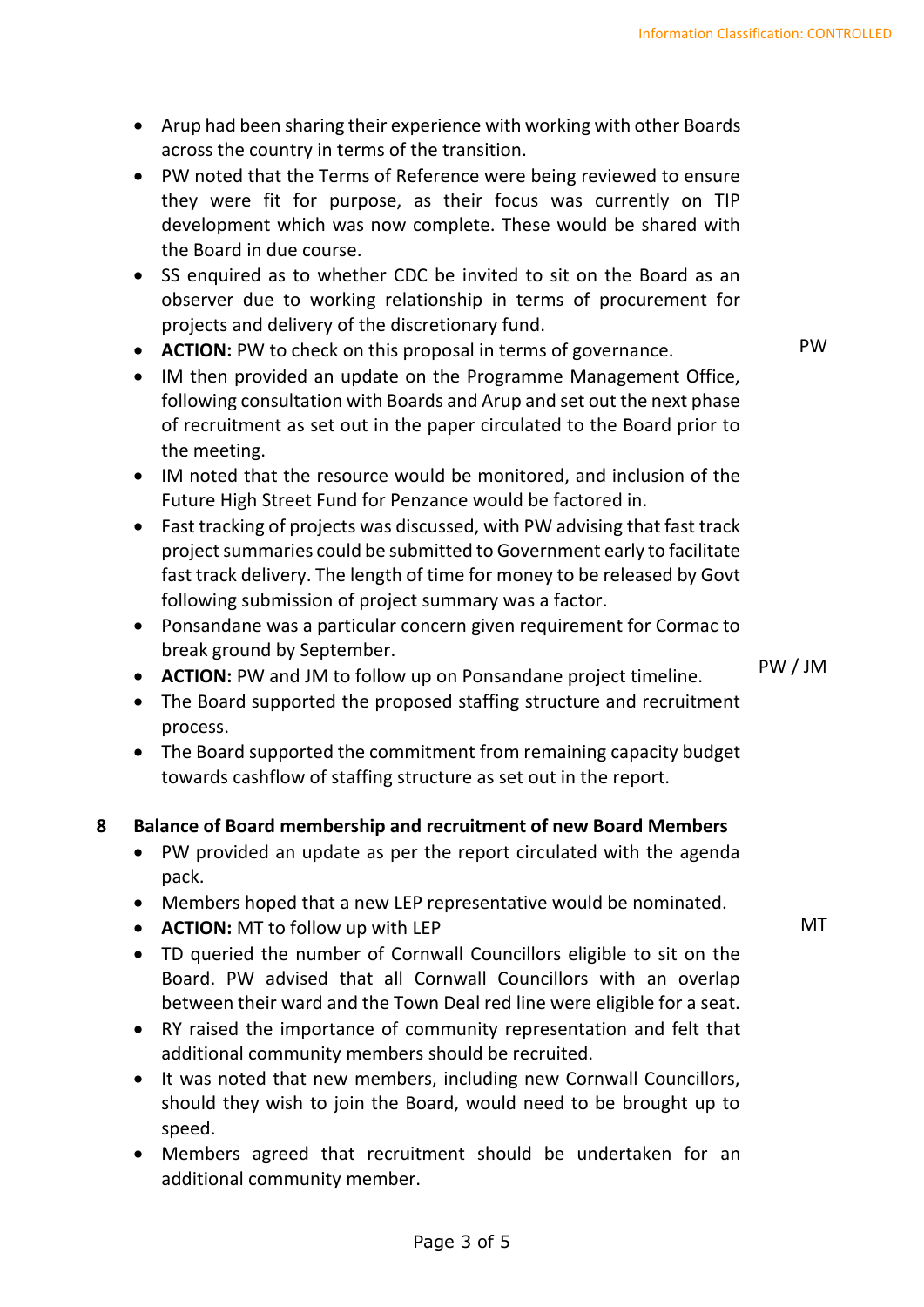MT /

- **ACTION:** PW/BB to update recruitment paperwork and circulate to Board and on social media/website. BB
- **ACTION:** PW to speak with to James Hardy (CLO), and with the Cornwall Councillors who had not yet taken up their seats on the Board. PW / JH
- There was discussion around balance of the Board in terms of Town Council representation compared to County Council representation.
- **ACTION:** MT and PW to discuss further the balance of public sector Board membership.
- It was noted that the skill set of the Board should reflect the delivery stage of the TIP. PW

#### **9 Budget update**

- CH provided an update.
- The quote from Cormac for the Ponsandane Sidings project had been received.
- The Board agreed to allocate up to £21k for this project to facilitate fast track delivery, subject to interrogation of full quote which had just been received.
- It was noted that the Board had earlier agreed to allocate remaining budget (confirmed by CH as £35.4k) in the budget to facilitate cashflow.

#### **10 AOB**

- Future meetings would Board prefer to return to face-to-face meetings.
- **ACTION:** BB to send out poll to Members to establish preference for meeting type, and times/days going forward.

BB

- TD raised the issue Town Deal Board support for progressing the Mounts Bay Academy re. contribution from Cornwall Council to release funding and for Penzance Regeneration Partnership to increase its contribution.
- MT noted that the Regeneration Partnership was meeting that evening and would be a decision for them. The Board did not object to MT offering the Town Deal Boards support of this message.

### **11 Items for next agenda**

- JM requested items regarding the Town Deal 'Entity Board' and enterprise grant project.
- PW noted that, if an offer letter was received from Govt there would be the need to organise an extra meeting.
- TD suggested a discussion regarding future Boards in Penzance, and their scopes, going forward.
- JMcK requested that MM seek DT thoughts on the impact on Penzance of Isles of Scilly Levelling Up Fund bid.